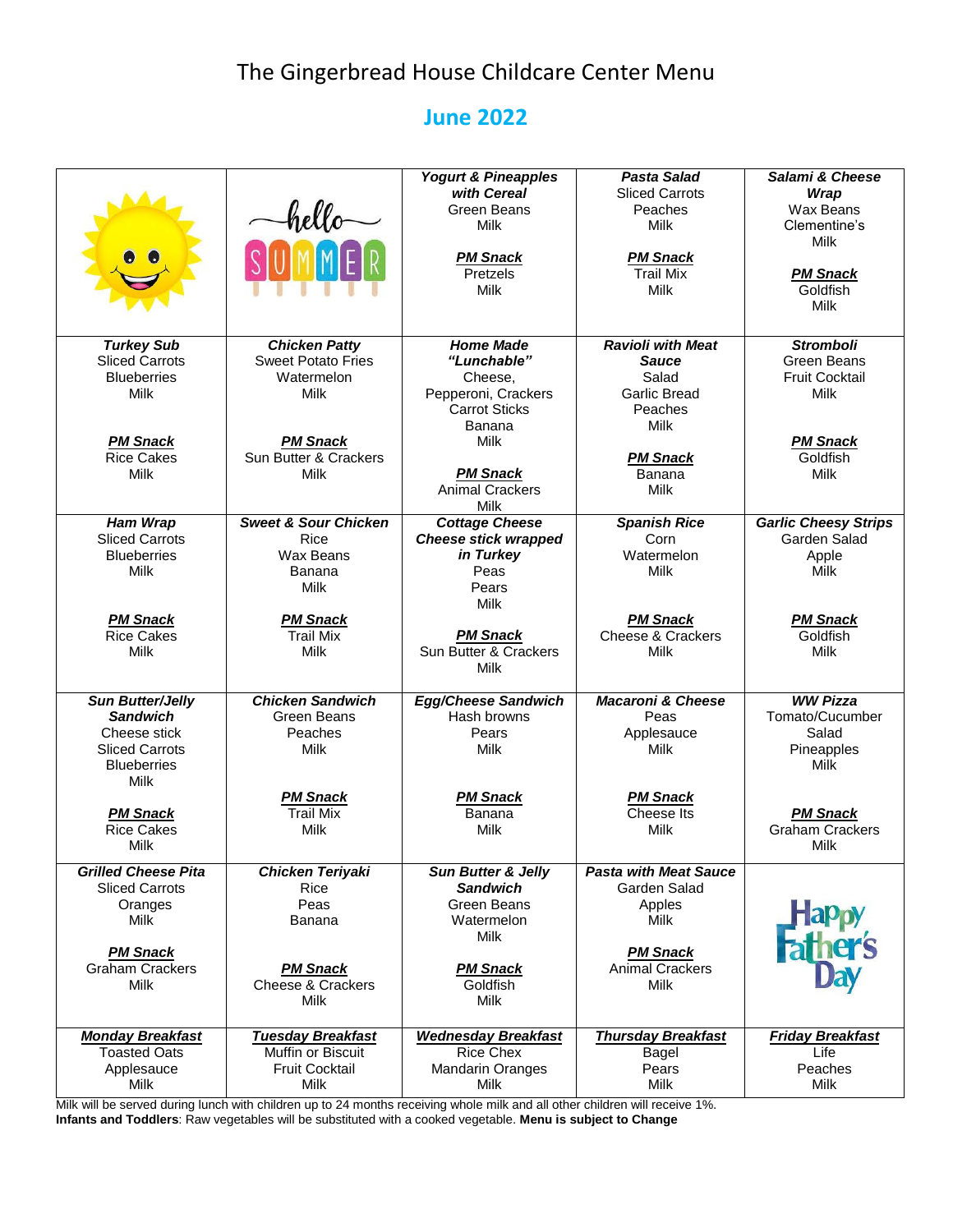## The Gingerbread House Childcare Center **6-12 month** Menu **June 2022**

| Week of $6/1 - 6/3$ | <b>AM Breakfast</b>                          | Lunch                                        | <b>PM Snack</b>                              |
|---------------------|----------------------------------------------|----------------------------------------------|----------------------------------------------|
|                     | <b>Breast Milk or iron-fortified formula</b> | <b>Breast Milk or iron-fortified formula</b> |                                              |
| Wednesday           |                                              |                                              | Breast Milk or iron-fortified formula        |
|                     | Iron-fortified infant cereal                 | Yogurt                                       | <b>Pita Bread</b>                            |
|                     | <b>Mandarin Oranges</b>                      | <b>Green Beans</b>                           | Peaches                                      |
|                     |                                              | Pineapples                                   |                                              |
| Thursday            | <b>Breast Milk or iron-fortified formula</b> | Breast Milk or iron-fortified formula        | <b>Breast Milk or iron-fortified formula</b> |
|                     | Iron-fortified infant cereal                 | <b>Diced Ham</b>                             | <b>Pita Bread</b>                            |
|                     | Pears                                        | <b>Sliced Carrots</b>                        | Peaches                                      |
|                     |                                              | <b>Peaches</b>                               |                                              |
| Friday              | <b>Breast Milk or iron-fortified formula</b> | <b>Breast Milk or iron-fortified formula</b> | <b>Breast Milk or iron-fortified formula</b> |
|                     | Iron-fortified infant cereal                 | <b>Diced Turkey</b>                          | <b>Toasted Oats</b>                          |
|                     | Peaches                                      | Wax beans                                    | <b>Mixed Fruit</b>                           |
|                     |                                              | <b>Mandarin Oranges</b>                      |                                              |
|                     |                                              |                                              |                                              |
| Week of 6/6-6/10    | <b>AM Breakfast</b>                          | Lunch                                        | <b>PM Snack</b>                              |
| Monday              | <b>Breast Milk or iron-fortified formula</b> | <b>Breast Milk or iron-fortified formula</b> | <b>Breast Milk or iron-fortified formula</b> |
|                     | Iron-fortified infant cereal                 | <b>Diced Turkey</b>                          | <b>Toasted Oats</b>                          |
|                     | Applesauce                                   | <b>Sliced Carrots</b>                        | <b>Mixed Fruit</b>                           |
|                     |                                              | <b>Blueberries</b>                           |                                              |
| Tuesday             | <b>Breast Milk or iron-fortified formula</b> | <b>Breast Milk or iron-fortified formula</b> | <b>Breast Milk or iron-fortified formula</b> |
|                     | Iron-fortified infant cereal                 | Chicken                                      | <b>Saltine Crackers</b>                      |
|                     | <b>Fruit Cocktail</b>                        | Peas                                         |                                              |
|                     |                                              |                                              | Applesauce                                   |
|                     |                                              | Watermelon                                   |                                              |
| Wednesday           | Breast Milk or iron-fortified formula        | Breast Milk or iron-fortified formula        | <b>Breast Milk or iron-fortified formula</b> |
|                     | Iron-fortified infant cereal                 | <b>Cottage Cheese</b>                        | <b>Pita Bread</b>                            |
|                     | <b>Mandarin Oranges</b>                      | <b>Green Beans</b>                           | Peaches                                      |
|                     |                                              | <b>Banana</b>                                |                                              |
| Thursday            | <b>Breast Milk or iron-fortified formula</b> | <b>Breast Milk or iron-fortified formula</b> | Breast Milk or iron-fortified formula        |
|                     | Iron-fortified infant cereal                 | <b>Ground Beef</b>                           | <b>Ritz Crackers</b>                         |
|                     | Pears                                        | <b>Sliced Carrots</b>                        | Applesauce                                   |
|                     |                                              | <b>Peaches</b>                               |                                              |
| Friday              | <b>Breast Milk or iron-fortified formula</b> | <b>Breast Milk or iron-fortified formula</b> | <b>Breast Milk or iron-fortified formula</b> |
|                     | Iron-fortified infant cereal                 | <b>Mozzarella Cheese</b>                     | <b>Toasted Oats</b>                          |
|                     | <b>Peaches</b>                               | <b>Green Beans</b>                           | <b>Mixed Fruit</b>                           |
|                     |                                              | <b>Fruit Cocktail</b>                        |                                              |
|                     |                                              |                                              |                                              |
| Week of 6/13-6/17   | <b>AM Breakfast</b>                          | Lunch                                        | <b>PM Snack</b>                              |
| Monday              | Breast Milk or iron-fortified formula        | Breast Milk or iron-fortified formula        | Breast Milk or iron-fortified formula        |
|                     | Iron-fortified infant cereal                 | <b>Diced Ham</b>                             | <b>Toasted Oats</b>                          |
|                     | Applesauce                                   | <b>Sliced Carrots</b>                        | <b>Mixed Fruit</b>                           |
|                     |                                              | <b>Blueberries</b>                           |                                              |
| Tuesday             | <b>Breast Milk or iron-fortified formula</b> | Breast Milk or iron-fortified formula        | Breast Milk or iron-fortified formula        |
|                     | Iron-fortified infant cereal                 | Chicken                                      | <b>Saltine Crackers</b>                      |
|                     | <b>Fruit Cocktail</b>                        | <b>Wax Beans</b>                             | Applesauce                                   |
|                     |                                              | <b>Banana</b>                                |                                              |
|                     | Breast Milk or iron-fortified formula        | <b>Breast Milk or iron-fortified formula</b> | <b>Breast Milk or iron-fortified formula</b> |
| Wednesday           | Iron-fortified infant cereal                 |                                              | <b>Pita Bread</b>                            |
|                     |                                              | <b>Cottage Cheese</b>                        |                                              |
|                     | <b>Mandarin Oranges</b>                      | Peas                                         | Peaches                                      |
|                     |                                              | Pears                                        |                                              |
| Thursday            | Breast Milk or iron-fortified formula        | <b>Breast Milk or iron-fortified formula</b> | Breast Milk or iron-fortified formula        |
|                     | Iron-fortified infant cereal                 | <b>Ground Beef</b>                           | <b>Ritz Crackers</b>                         |
|                     | Pears                                        | <b>Sliced Carrots</b>                        | Applesauce                                   |
|                     |                                              | Watermelon                                   |                                              |
| Friday              | <b>Breast Milk or iron-fortified formula</b> | <b>Breast Milk or iron-fortified formula</b> | <b>Breast Milk or iron-fortified formula</b> |
|                     | Iron-fortified infant cereal                 | <b>Mozzarella Cheese</b>                     | <b>Toasted Oats</b>                          |
|                     | Peaches                                      | <b>Green Beans</b>                           | <b>Mixed Fruit</b>                           |
|                     |                                              | Applesauce                                   |                                              |